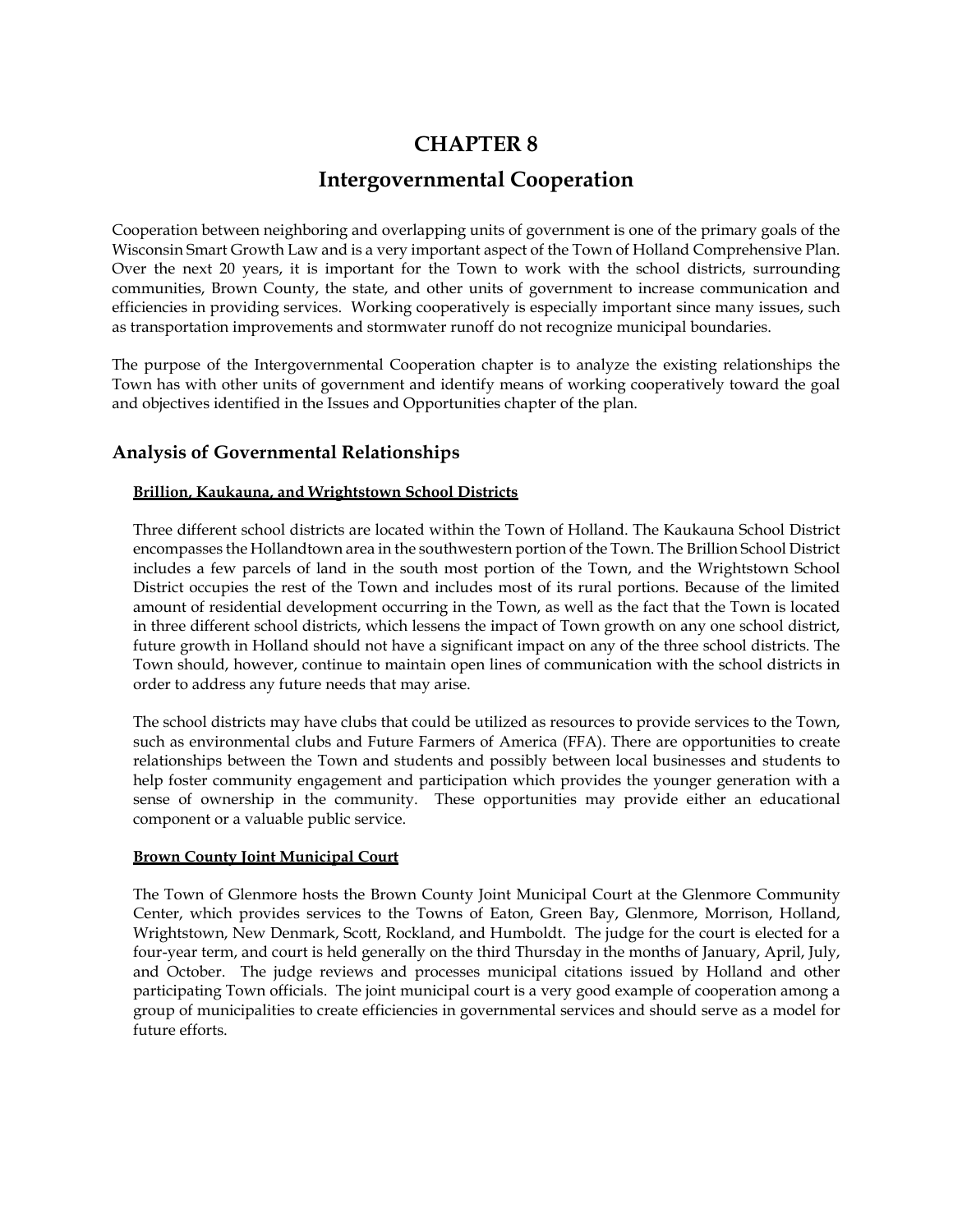## **Holland Sanitary District**

The Holland Sanitary District is an important entity within the Town. The Town should coordinate with the Sanitary District concerning the future extension of sanitary sewer service as well as any improvements that need to occur to the sanitary treatment plant as these types of projects can be costly and may have an impact on the community and the businesses located there.

# **Adjacent Communities**

# **Town of Wrightstown**

The Town of Wrightstown is located adjacent to the northern boundary of the Town. A representative from the Town of Wrightstown indicated that the Town of Holland has been responsive to issues/concerns over road conditions/repairs in the past and there are no current issues/concerns to note.

# **Town of Buchanan**

The Town of Buchanan is located adjacent to the western boundary of the Town in Outagamie County. A representative from the Town of Buchanan indicated that there are no current issues/concerns to note between the Town of Buchanan and the Town of Holland.

# **Town of Brillion**

The Town of Brillion is located adjacent to the southern boundary of the Town in Calumet County. A representative from the Town of Brillion indicated that there are currently no issues/concerns to note between the Town of Brillion and the Town of Holland.

# **Town of Woodville**

The Town of Woodville is located adjacent to the western boundary of the Town in Outagamie County. A representative from the Town of Woodville indicated that there are currently no issues/concerns to note between the Town of Woodville and the Town of Holland.

## **Town of Morrison**

The Town of Morrison is located adjacent to the western boundary of the Town in Brown County. A representative from the Town of Morrison indicated that there are currently no issues/concerns to note between the Town of Morrison and the Town of Holland.

## **Other Entities**

## **Volunteer Fire Departments**

As discussed in the Utilities and Community Facilities Chapter, portions of the Town of Holland are served by the Morrison, Greenleaf, and Holland Volunteer Fire Departments. The Town should continue to support the fire departments and maintain an open line of communication to ensure adequate response times and that equipment is available to Holland residents.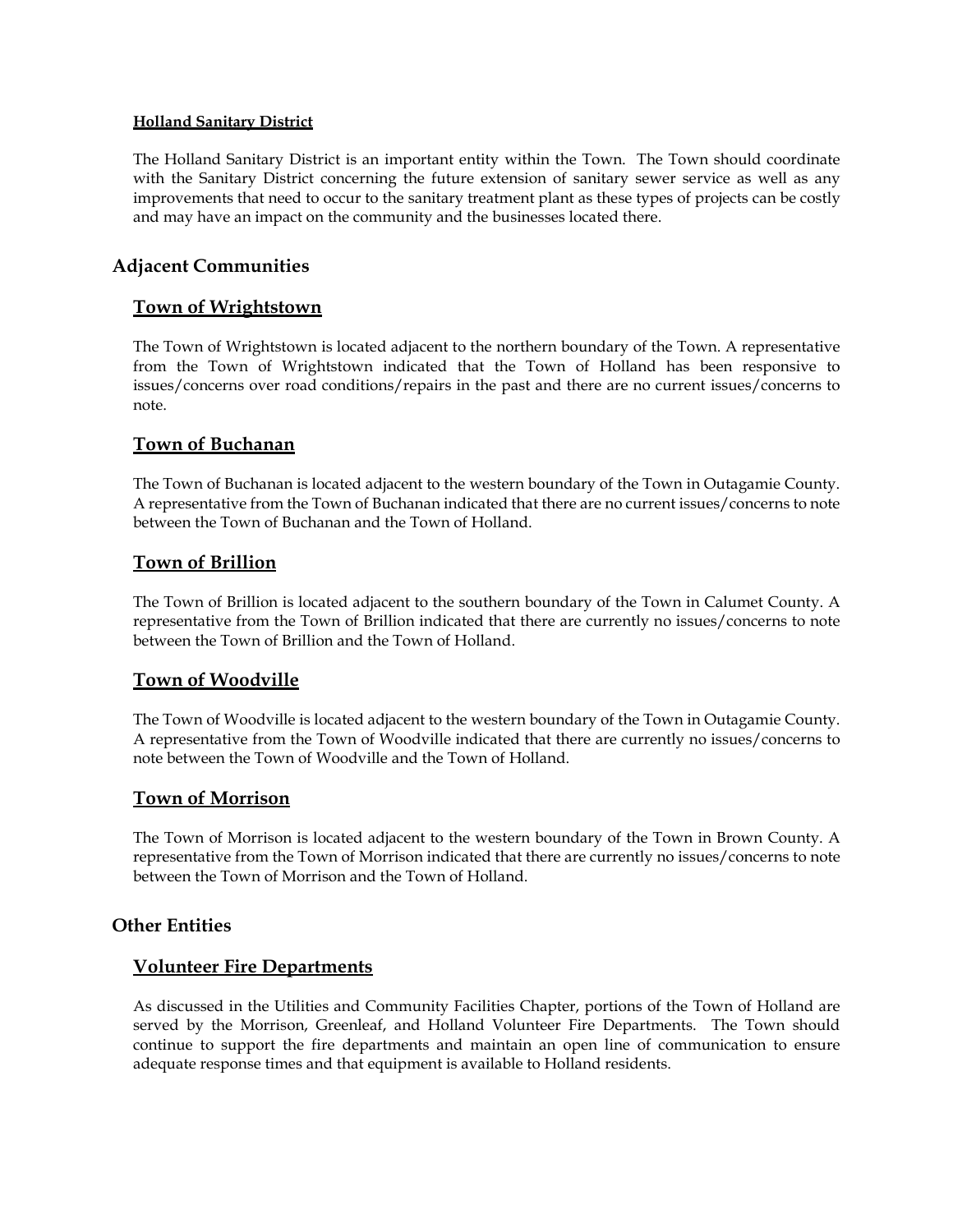# **Brown County**

The four Brown County departments that currently have the most visible presence in the Town are the Brown County Public Works Department, the Brown County Sheriff's Department, Brown County Land and Water Conservation Department, and the Brown County Planning and Land Services Department.

## **Public Works**

The Brown County Public Works Department has responsibility for the five county highways in the Town of Holland (CTH D, CTH Z, CTH CE, CTH KK, and CTH PP). As county highways are reconstructed, Holland should coordinate with the Public Works Department to consider the inclusion of any safety enhancements and/or bicycle facilities on county highways consistent with the Brown County Bicycle and Pedestrian Plan.

## **Sheriff's Department**

The Brown County Sheriff's Department provides police and patrol service to Holland, and this service is expected to be adequate in the future. However, if the Town believes that additional service is necessary, it should consider contracting with the Brown County Sheriff's Department for additional coverage.

## **Land and Water Conservation Department**

The Brown County Land and Water Conservation Department provides a number of services to Holland's agricultural producers, including administration of Brown County's Agricultural Shoreland Management Ordinance, Animal Waste Management Ordinance, Nutrient Management Maps, and the Working Lands Initiative Program. The department is an invaluable source of information related to the protection of our soils, surface water, and ground water, and should be contacted should any issues with these resources arise.

## **Planning and Land Services Department**

The Town of Holland has historically worked with the Brown County Planning and Land Services Department for various land use related issues such as zoning, comprehensive planning, land divisions, and updating other miscellaneous ordinances. Additionally, the Planning and Land Services Department enforces the Brown County Land Division and Subdivision Ordinance, Floodplain Ordinance, Shorelands and Wetlands Ordinance within the Town to ensure adequate protection for environmentally sensitive areas, and provide support for the administration of the Working Land Initiative Program. It is critical to maintain open lines of communication and coordination between the department, the Town of Holland, and property owners in the Town.

#### **Port and Resource Recovery Department**

The Brown County Port and Resource Recovery Department offers a variety of services to Town residents in the form of environmentally sound and economical solid waste disposal. Some of the methods used include waste reduction, material reuse, recycling, composting, landfilling, and waste-toenergy. The Port and Resource Recovery Department owns a large amount of land in the Town and approximately 300 acres of the land will be utilized for the development of a landfill. The Port and Resource Recovery Department is the main point of contact for the future landfill project and the Town should continue to communicate questions and concerns related to the landfill through the Local Monitoring Committee (LCM) as discussed in the Utilities and Community Facilities chapter.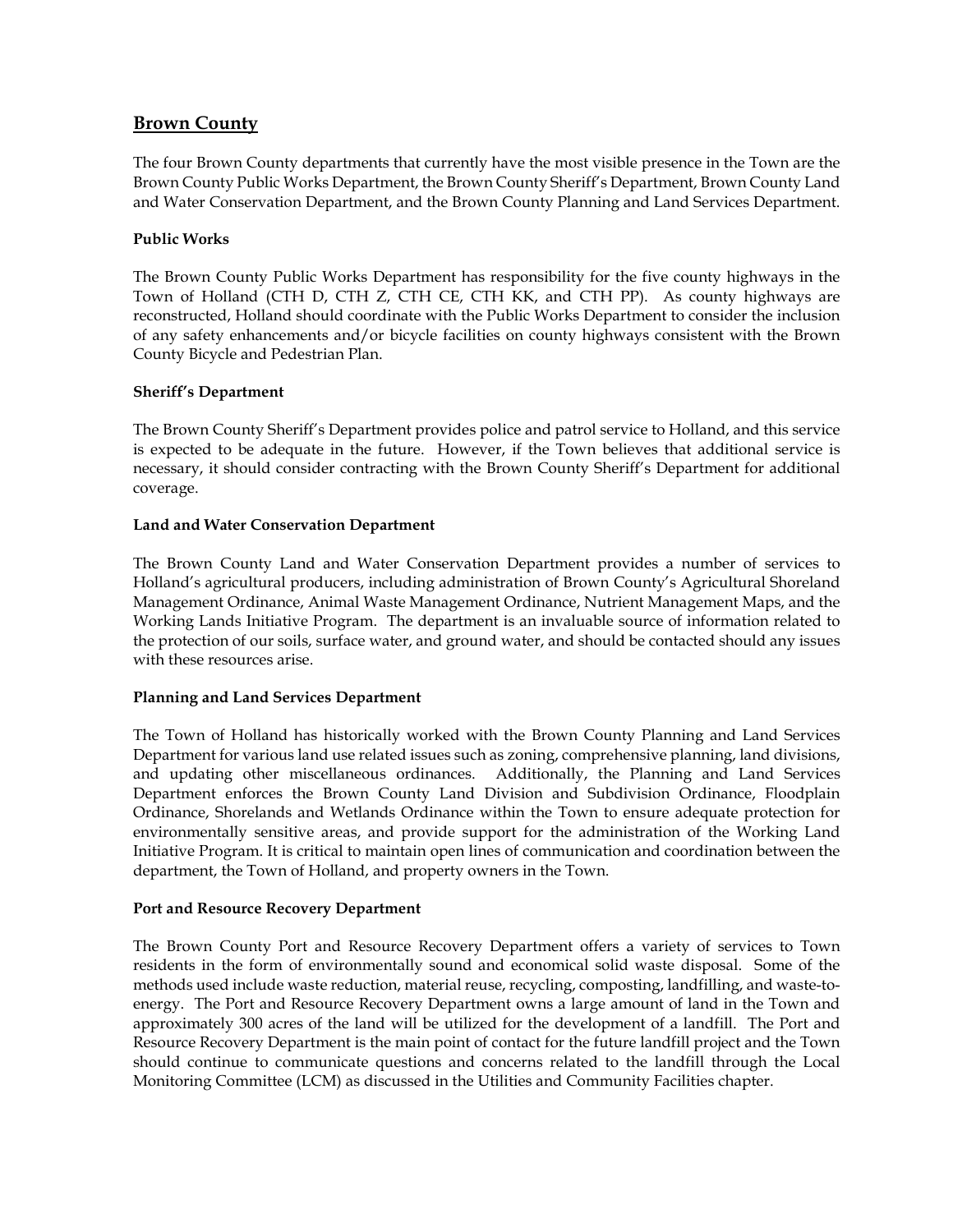# **State of Wisconsin**

## **Wisconsin Department of Transportation (WisDOT)**

The only highway in the Town of Holland that falls under the jurisdiction of the Wisconsin Department of Transportation (WisDOT) is STH 32/57, which runs north-south through the middle part of the Town. Should STH 32/57 be resurfaced or reconstructed during the course of this comprehensive plan, it is important for the Town to inform its citizens about potential lane closures or proposed improvements to the highway. A resurfacing or reconstruction project also offers an opportunity for the Town to work with WisDOT on safety issues/concerns.

## **Wisconsin Department of Natural Resources (WDNR)**

The Wisconsin Department of Natural Resources provides grants and information that could be used to help fund projects like the development of a Park and Recreation Plan or to make improvements to existing community parks. The WDNR also acts as a resource for community members for a wide variety of topics. The WDNR is especially interested in the Plum Creek and has been willing, in the past, to work cooperatively to improve the water quality of this waterway and its tributaries.

## **Intergovernmental Cooperation Tools**

A guide produced by the Wisconsin Department of Administration, "Intergovernmental Cooperation, A Guide to Preparing the Intergovernmental Cooperation Element of a Local Comprehensive Plan<sup>1</sup>," identifies a number of tools that the Town of Holland has at its disposal to improve intergovernmental cooperation. The document groups the many cooperation tools into four general categories. The categories are:

- 1. Cooperating with Services.
- 2. Cooperating with Regulations.
- 3. Cooperating by Shared Revenue.
- 4. Cooperating with Boundaries.

 $\overline{a}$ 

Although not all of the tools identified in the sections are applicable to the Town of Holland, the guide describes a number of options that the Town could utilize to promote intergovernmental cooperation with neighboring communities and potentially generate cost savings for each participant. Cooperation and efficiencies gained with neighboring communities and overlapping jurisdictions has become increasingly important as municipalities continue to deal with very constrained budgets.

 $<sup>1</sup>$  A Guide to Preparing the Intergovernmental Cooperation Element of a Local Comprehensive Plan, Wisconsin Department of</sup> Administration, June, 2002. http://www.doa.state.wi.us/documents/DIR/Comprehensive%20Planning/Element-Guides/Intergovernmental-Cooperation.pdf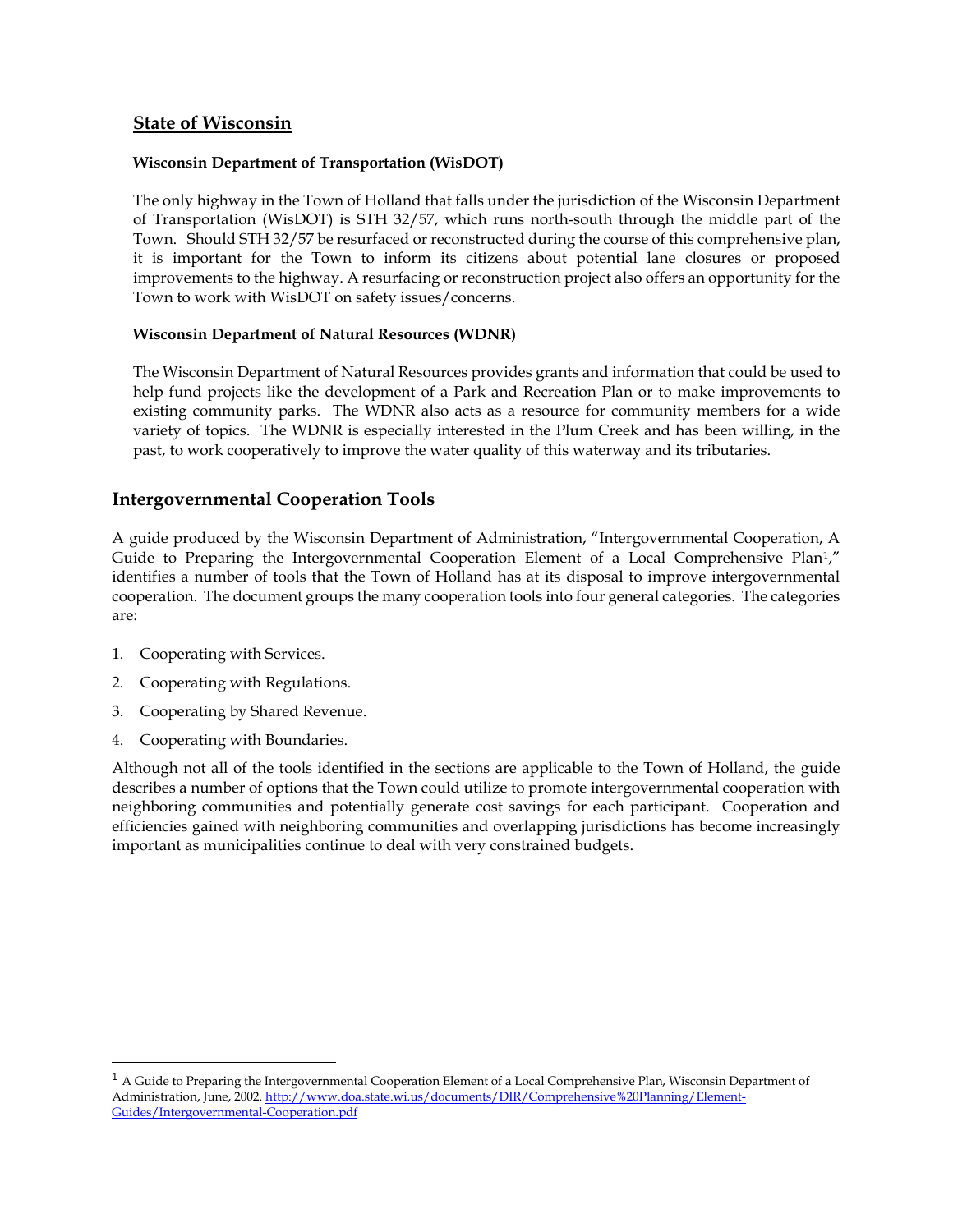# **Summary of Recommendations**

## **School Districts**

The Town should continue to maintain open lines of communication with the three school districts in order to address any future needs or make adjustments to attendance boundaries as communities grow. The Town should also coordinate with the school districts to identify if there are student organizations that may be able to provide services to the town for practical experience purposes.

### **Brown County Joint Municipal Court**

The Brown County Joint Municipal Court provides an excellent example of multi-jurisdictional cooperation among ten Brown County towns. Having one court serving the eight towns saves each community the time and expense of having their own court and should be continued into the future.

#### **Town of Buchanan**

While the Town of Buchanan is located outside of Brown County, both Towns should maintain open lines of communication regarding potential development on or near each other's borders, continued opportunities regarding shared road maintenance, and opportunities for joint service contracting if a higher quality service and/or lower cost can be attained.

#### **Town of Brillion**

While the Town of Brillion is located outside of Brown County, both Towns should maintain open lines of communication regarding potential development on or near each other's borders, continued opportunities regarding shared road maintenance, and opportunities for joint service contracting if a higher quality service and/or lower cost can be attained.

### **Town of Woodville**

While the Town of Woodville is located outside of Brown County, both Towns should maintain open lines of communication regarding potential development on or near each other's borders, continued opportunities regarding shared road maintenance, and opportunities for joint service contracting if a higher quality service and/or lower cost can be attained.

#### **Town of Morrison**

Both Towns should continue to maintain open lines of communication regarding potential development on or near each other's borders, continued opportunities regarding shared road maintenance, and opportunities for joint service contracting if a higher quality service and/or lower cost can be attained.

### **Town of Wrightstown**

Both Towns should continue to maintain open lines of communication regarding potential development on or near each other's borders, continued opportunities regarding shared road maintenance, and opportunities for joint service contracting if a higher quality service and/or lower cost can be attained.

#### **Holland Sanitary District**

Communicate with the Sanitary District concerning the future expansion of sanitary sewer services and any improvements to the sanitary treatment facility.